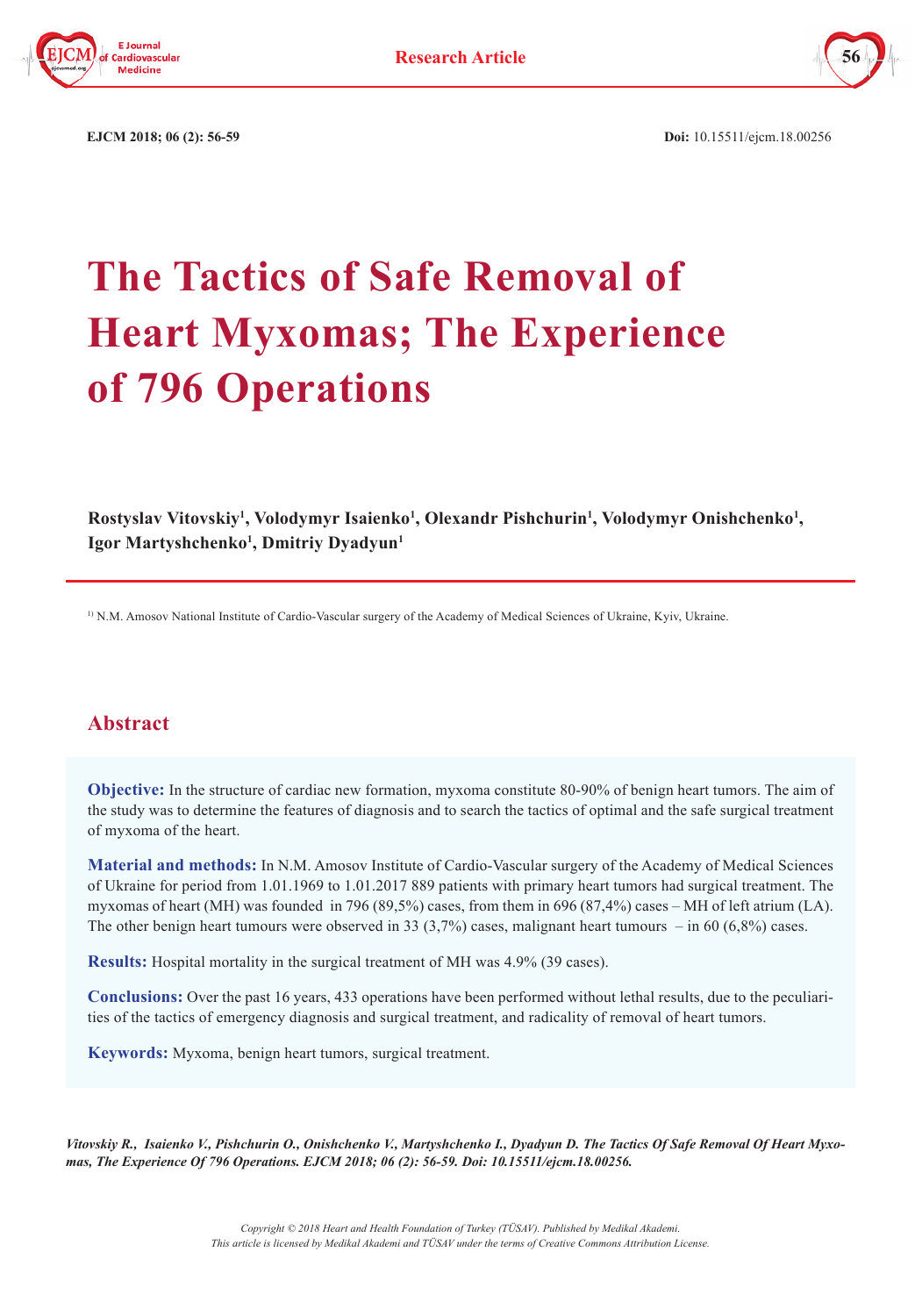



### **Introduction**

The primary tumours of heart (PTH) show up a various clinical picture, imitating other diseases of heart. In a structure cardiac tumours myxomas make 80 - 90% of benign tumours of heart. Frequency of diagnostics of primary heart tumors (from which more than 80% are morphologically of benign tumours) in relation to the acquired heart diseases makes from 1,5% to 2 %, or from 0,09% to 1,9% from the incurrence of the hospitalized patients.<sup>(1,2)</sup> Clinical displays come to light mainly in the late stages of disease, in addition, a prognosis at this pathology remains unfavorable.<sup> $(1,2)$ </sup> Questions of diagnostics of new formations of heart and their adequate, quite often urgent surgical treatment are actual.<sup>(3,5)</sup>

**Purpose of the research** – to determine the peculiarities of diagnostics and to search the tactics of optimal and the safe surgical treatment of myxoma of the heart.

#### **Material and methods**

In N.M. Amosov Institute of Cardio-Vascular surgery of the Academy of Medical Sciences of Ukraine for period from 1.01.1969 to 1.01.2017 889 patients with the verified primary tumours of heart. Nonmyxomas benign tumours of heart (NBTH) were observed in 33 (3,7%) case, malignant tumours – in 60 (6.8%). Rabdomiomas were observed in 9 (27,3%) cases, 5 (15,2%) - hemangiomas, in 8 (24,2%) - papillarus fibroelastomas, for 3 (9,1%) cases were lipomas, fibromas, and lejomiofibromas; and for 1 (3,0%) cases were exposed fibroma and immature teratoma. Age of patients formed from 1 day to 67 years (on the average  $34,5 \pm 4,3$  years).

The myxomas of heart (MH) are exposed at 796  $(89,6\%)$  patients, from them in 696  $(87,4\%)$  cases – MH the left atrium (LA). The myxomas of right atrium (RA) were determined in 73 (9,2%) supervisions, MH in the left (LV) and in the right (RV) ventricles – for  $8(1,1\%)$ cases accordingly. Multicentral growth of tumour with a defeat two or three chambers of heart was discovered at 11 (1,4%) patients. Age of patients with MH made from 3 to 78 years (on the average  $47.5 \pm 3.4$  years), from them 577 (72,5%) in age from 31 to 60 years.

#### **Results and discussion**

At the analysis of supervisions the increase of frequency of registration of patients is exposed with MH in In N.M. Amosov Institute of Cardio-Vascular surgery: for period from 1969 to 1990 amount of patients with MH made 160 (20,1%) cases, and for period from 1991 to 2017 are 636 (79,9%) cases, that is conditioned by both wide introduction in diagnostics of ultrasonic research of heart and probable increase of frequency of this disease.

The leading clinical display of disease was stagnant cardiac insufficiency, that was conditioned by partial damming by the tumour of the valvular openings with subsequent development of violation of hemodynamics in the proper chambers of heart, which was determined for 736 (92,5%) patients with MH. By III and to the IV functional classes of NYHA classification were taken - 289 (36,3%) and 68 (8,5%) patients accordingly, that in these groups frequently required urgent surgical treatment. Diameter of foundation MH made from 0,5 to 7,5 sm. Thus in 688 (86,4%) cases by the prevailing area of fixing MH there was a interatrium septum (IAS).

The losses of consciousness and the attacks of dizzinesses which was determined at 172 (21,6%) patients were the important clinical symptoms of MH. For 112 (14,1%) patients appearance of these symptoms was related to certain position of body, that appeared characteristic for atrium localizations of tumours and not observed in the cases of ventricles localization MH.

Such a heavy complication of clinical flow of this disease, as an embolic syndrome was determined for patients with MH in 43 (5,4%) cases, thus on a background a sine rhythm. From these patients embolism of cerebrum vessels was took place in 34 (4,3%) cases from which in 9 (1,1%) – repeatedly. At 9 (1,1%) patients embolism of vessels of other organs was registered – kidney, vessels of lower and overhead extremities.

Pains in area of heart were registered at 298 (37,4%) patients with various localizations MH. More frequent than all pains showed up as sense of weight in a thorax and did not carry anginal character. In 696 (84,6%) cases duration of symptoms of disease did not exceed 1 year to the operation. Displays of insufficiency of circulation of blood at MH (shortness of breath, palpitation, dizziness, losses of consciousness) were to different expressed depending on position of body of patient in 216  $(27,1\%)$  supervisions.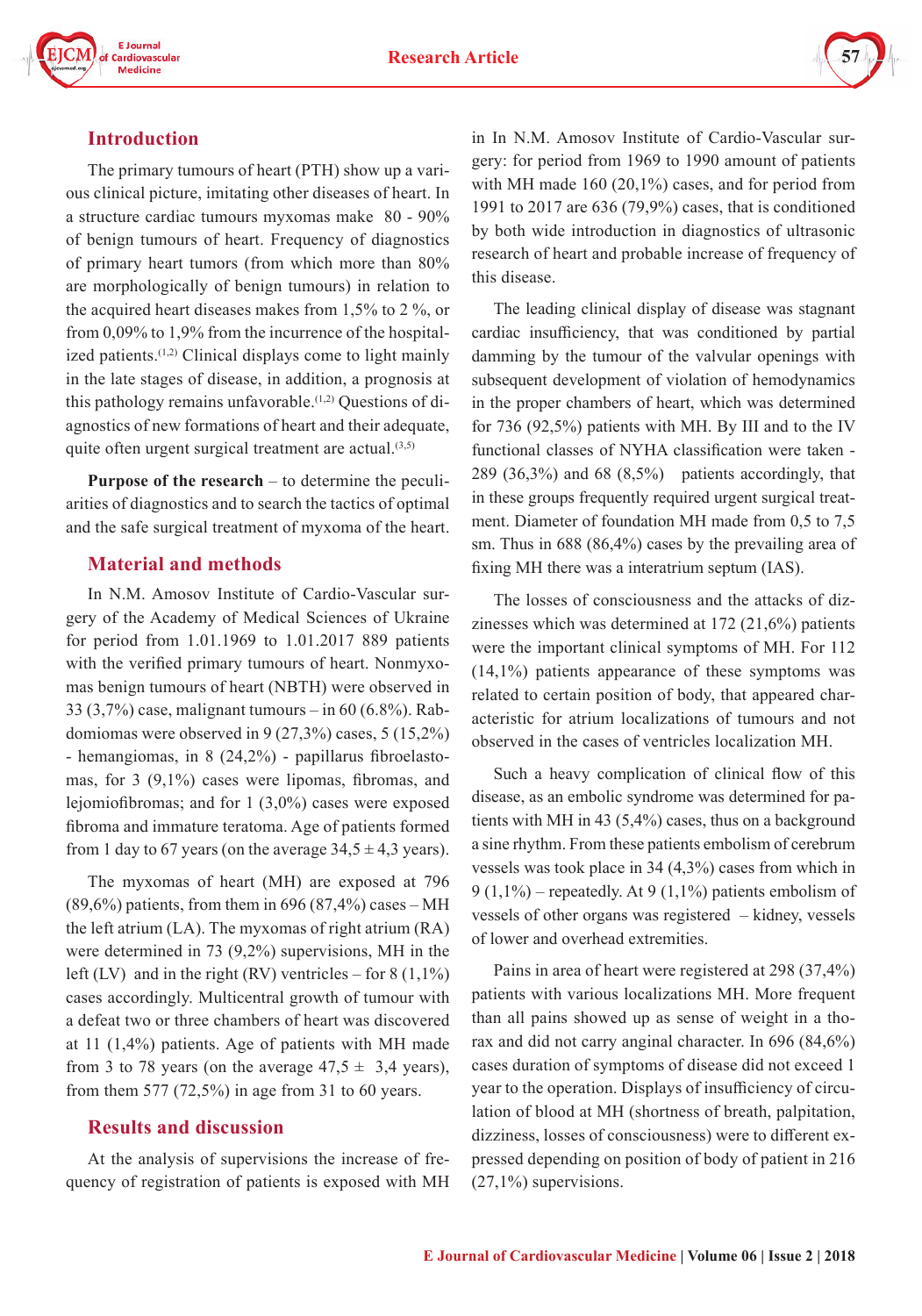



At auscultation for patients with MH noises, similar with such at rheumatic heart diseases, came to light. Changeability of ?uscultations displays at a stably sine rhythm in course of time and at the change of position of body of patient was determining, that is conditioned by displacement of tumour in relation to the valves of heart and marked for 153 (19,2%) patients. Different violations of rhythm, as clinical displays MH, came to light for 237 (29,8%) patients. It is necessary to notice that at 178 (22,4%) patients they showed up proof are 111 (13,9%) cases, or parocsismal were at 67 (8,5%) cases tachycardias in combination with extrasystole.

Such clinical displays MH, as a general weakness, rapid fatigueability and indisposition - at 499 (62,7%) patients, middle increase temperature - in 449 (56,4%) cases; pains in the articulations and muscles – at 248 (31,2%), decline of mass of body - for 309 (38,8%) patients were considered, as a general reaction of organism on a tumour.

A basic diagnostic method in the complex of diagnostics of primary tumours of heart (PTH) is EkhoCG. From 796 patients with MH in 753 (94,6%) cases, since 1984, it was produced EkhoCG. Among these patients in 512 (68,2%) cases a tumour localized as heterogeneous on the structure by volume formation of cellular character with diffuse uneven contours which changed in the process of motion. In other 239 (31,8%) cases by volume new formation of homogeneous character was visualized with clear even edges. In 57 (7,6%) cases disseminations of calcium were determined as bright echo-signals of various localization. Foundation MH came to light for 612 (81,5%) patients from which in 389 (63,5%) cases location of attachment of tumour was determined the on the area of IAS.

Expressed clinical displays, related to damming of the valvular openings at preparation to the operation took place at 46 (5,8%) patients with MH, namely during transporting and piling of patients on an operating table. In such cases it was acknowledged by expedient to give to the patients halfsitting position with a turn on a right side at the beginning of surgical interference.

All operations, except for 15 (1,9%), which was executed on the early stage of surgery MH and 1 case of right ministernotomy in 2015, conducted access from middle sternotomy, that provided optimum conditions for the delete of tumours of any localization.

At a delete MH LA was used different surgical accesses which differed frequency of fragmentations of new formations at their delete. Application of LA access in 122 (15,3%) cases MH LA was accompanied by fragmentation MH for 47 (38,1%) patients. Traditional access appeared most comfortable to MH LA through RA and IAS, diminishing of frequency of fragmentation of tumour was here registered to 21,1% (109 patients on 521 operations). For 8 (1,0%) patients with the myxomas of LA we were forced to apply the combined access of right atriotomy and septotomy with left atriotomy, that allowed safely to make off an operation. In 48 (6,1%) cases, at the exposure of large (to  $8 - 12$  sm) myxomas of LA was used access from both atriums which allowed practically fully to avoid fragmentation of tumour.

At macroscopic research MH it was certain that tumours it was been: villiferous – in 459 (57,7%) cases and compact new formations of ovoid or rounded form, with a brilliant smooth, sometimes hilly surface – in 337 (42,3%) accordingly.

Pathology of valves, wich accompany at MH, determined at 57 (6,9%) patient. There was the isolated defeat of mitral valve (MV) in 36 (4,5%) cases, in 18 (2,3%) – tricuspid valve (TV), for 1 case  $(0,1\%)$  is the accompany defeat mitral and aortic, and the isolated defeat of aortic valves (AV). Among them the mechanical damage of valvular structures found out a myxoma at 23 (2,9%) patients. Other pathology of valvular apparatus showed up relative insufficiency of valve due to the expressed expansion of fibrotic ring: tricuspid – in 17  $(2,1\%)$  and mitral – in 13  $(1,6\%)$  cases accordingly.

Engaging of valvular apparatus in a tumour process was observed at 8  $(1,0\%)$  patients. Thus for a 1  $(0,1\%)$ patient the myxoma of RV attached to the papillars muscles and chords of TV, and in 7 (0,9%) cases of myxoma of LA struck the front leaflet of MV. The surgical correction of valvular defeats was executed at 54 (6,8%) patients: in 12 (1,5%) cases is replacement of valves (9 – MV,  $1 - TV$ ,  $1 - AV$ ,  $1 - AV + MV$ ), in 43 (5,4%) are repair operations with a positive functional effect.

At surgical treatment MH hospital mortality was